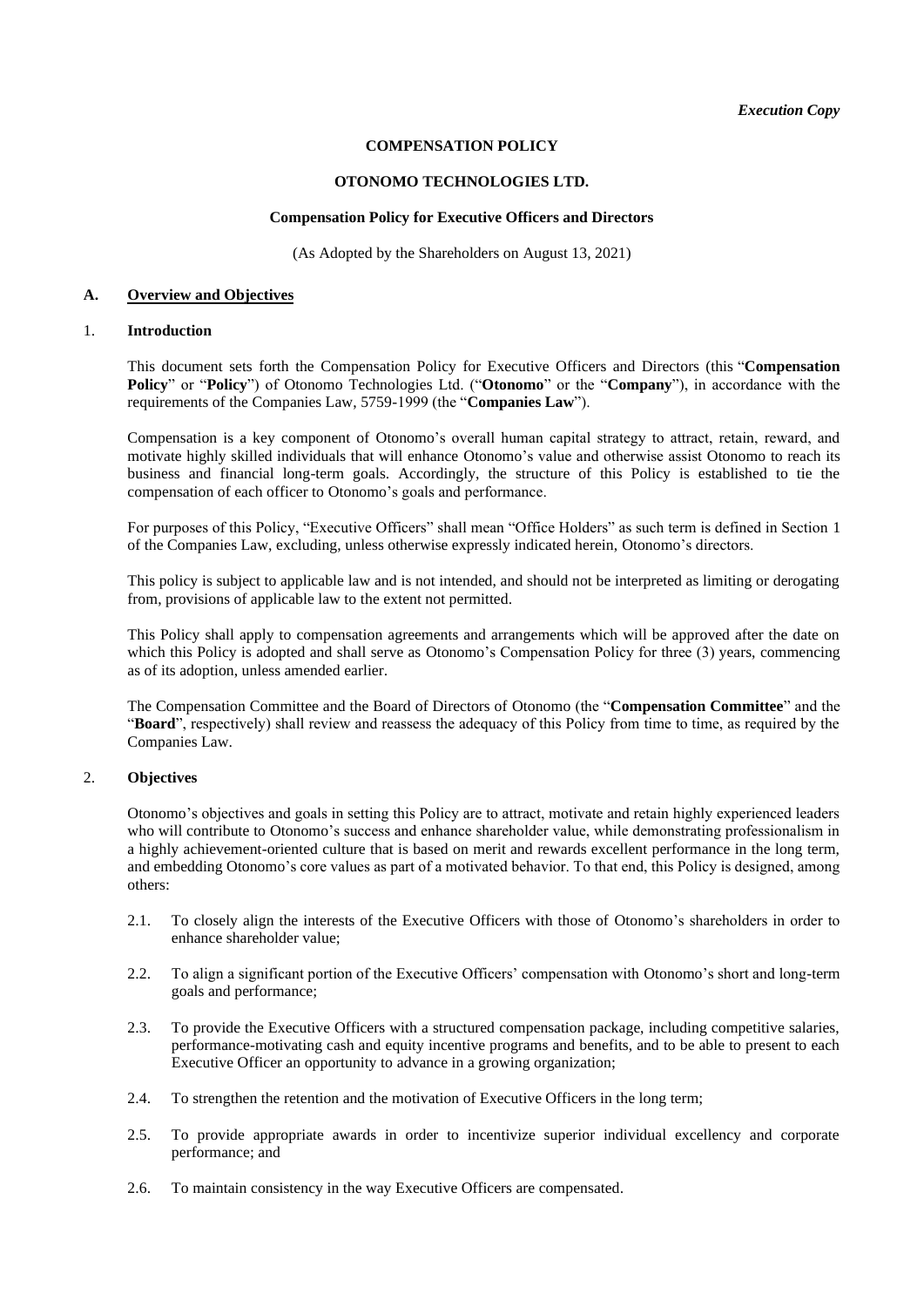### 3. **Compensation Instruments**

Compensation instruments under this Policy may include the following:

- 3.1. Base salary;
- 3.2. Benefits;
- 3.3. Cash bonuses;
- 3.4. Equity based compensation;
- 3.5. Change of control terms; and
- 3.6. Retirement and termination terms.

### 4. **Overall Compensation - Ratio Between Fixed and Variable Compensation**

- 4.1. This Policy aims to balance the mix of "Fixed Compensation" (comprised of base salary and benefits) and "Variable Compensation" (comprised of cash bonuses and equity-based compensation) in order to, among other things, appropriately incentivize Executive Officers to meet Otonomo's short and long-term goals while taking into consideration the Company's need to manage a variety of business risks.
- 4.2. The total annual bonus and equity-based compensation of each Executive Officer shall not exceed 125% of the total compensation package of such Executive Officer on an annual basis.

### 5. **Inter-Company Compensation Ratio**

- 5.1. In the process of drafting and updating this Policy, Otonomo's Board and Compensation Committee have examined the ratio between employer cost associated with the engagement of the Executive Officers, including directors, and the average and median employer cost associated with the engagement of Otonomo's other employees (including contractor employees as defined in the Companies Law) (the "**Ratio**").
- 5.2. The possible ramifications of the Ratio on the daily working environment in Otonomo were examined and will continue to be examined by Otonomo from time to time in order to ensure that levels of executive compensation, as compared to the overall workforce will not have a negative impact on work relations in Otonomo.

#### **B. Base Salary and Benefits**

### 6. **Base Salary**

- 6.1. A base salary provides stable compensation to Executive Officers and allows Otonomo to attract and retain competent executive talent and maintain a stable management team. The base salary varies among Executive Officers, and is individually determined according to the educational background, prior vocational experience, qualifications, company's role, business responsibilities and the past performance of each Executive Officer.
- 6.2. Since a competitive base salary is essential to Otonomo's ability to attract and retain highly skilled professionals, Otonomo will seek to establish a base salary that is competitive with base salaries paid to Executive Officers in a peer group of other companies operating in technology sectors which are similar in their characteristics to Otonomo's, as much as possible, while considering, among others, such companies' size and characteristics including their revenues, profitability rate, growth rates, market capitalization, number of employees and operating arena (in Israel or globally), the list of which shall be reviewed and approved by the Compensation Committee at least every two years. Such list shall include at least 10 companies. To that end, Otonomo shall utilize as a reference, comparative market data and practices, which will include a compensation survey that compares and analyses the level of the overall compensation package offered to an Executive Officer of Otonomo with compensation packages in similar positions to that of the relevant officer) in such companies. Such compensation survey may be conducted internally or through an external independent consultant. Information on such compensation survey shall be included in the proxy statement published in connection with the annual general meeting of Otonomo's shareholders.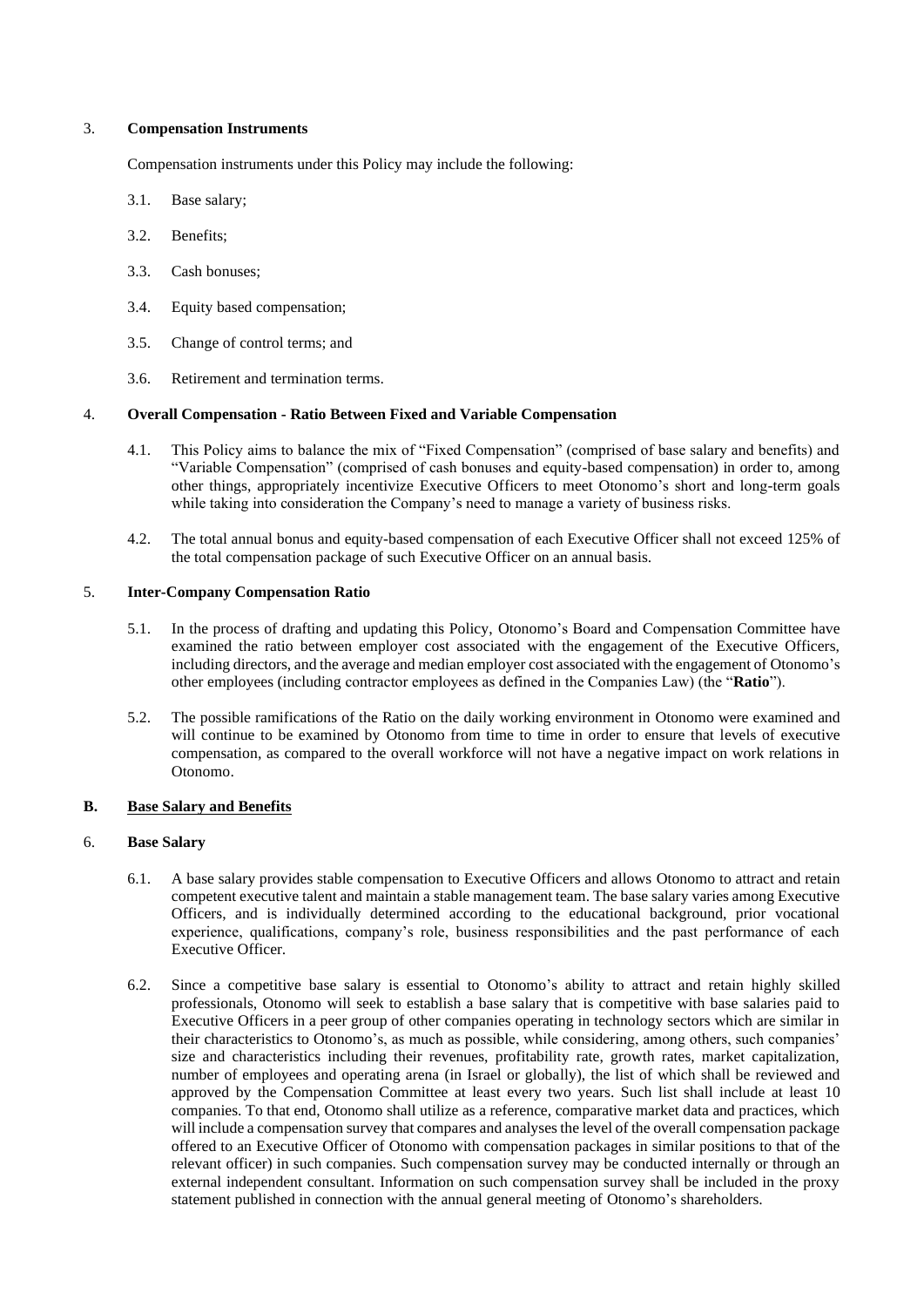6.3. The Compensation Committee and the Board may periodically consider and approve base salary adjustments for Executive Officers. The main considerations for salary adjustment are similar to those used in initially determining the base salary, but may also include change of role or responsibilities, recognition for professional achievements, regulatory or contractual requirements, budgetary constraints or market trends. The Compensation Committee and the Board will also consider the previous and existing compensation arrangements of the Executive Officer whose base salary is being considered for adjustment.

## 7. **Benefits**

- 7.1. The following benefits may be granted to the Executive Officers in order, among other things, to comply with legal requirements:
	- 7.1.1. Vacation days in accordance with market practice;
	- 7.1.2. Sick days in accordance with market practice;
	- 7.1.3. Convalescence pay according to applicable law;
	- 7.1.4. Monthly remuneration for a study fund, as allowed by applicable law and with reference to Otonomo's practice and the practice in peer group companies;
	- 7.1.5. Otonomo shall contribute on behalf of the Executive Officer to an insurance policy or a pension fund, as allowed by applicable law and with reference to Otonomo's policies and procedures and the practice in peer group companies (including contributions on bonus payments); and
	- 7.1.6. Otonomo shall contribute on behalf of the Executive Officer towards work disability insurance, as allowed by applicable law and with reference to Otonomo's policies and procedures and to the practice in peer group companies.
- 7.2. Non-Israeli Executive Officers may receive other similar, comparable or customary benefits as applicable in the relevant jurisdiction in which they are employed. Such customary benefits shall be determined based on the methods described in Section 6.2 of this Policy (with the necessary changes and adjustments).
- 7.3. In events of relocation or repatriation of an Executive Officer to another geography, such Executive Officer may receive other similar, comparable or customary benefits as applicable in the relevant jurisdiction in which he or she is employed or additional payments to reflect adjustments in cost of living. Such benefits shall include reimbursement for out of pocket one-time payments and other ongoing expenses, such as housing allowance, car allowance, and home leave visit, etc.
- 7.4. Otonomo may offer additional benefits to its Executive Officers, which will be comparable to customary market practices, such as, but not limited to: cellular and land line phone benefits, company car and travel benefits, reimbursement of business travel including a daily stipend when traveling and other business related expenses, insurances, other benefits (such as newspaper subscriptions, academic and professional studies), etc., provided, however, that such additional benefits shall be determined in accordance with Otonomo's policies and procedures.

# **C. Cash Bonuses**

### 8. **Annual Cash Bonuses - The Objective**

- 8.1. Compensation in the form of an annual cash bonus is an important element in aligning the Executive Officers' compensation with Otonomo's objectives and business goals. Therefore, a pay-for-performance element, as payout eligibility and levels are determined based on actual financial and operational results, as well as individual performance.
- 8.2. An annual cash bonus may be awarded to Executive Officers upon the attainment of pre-set periodical objectives and individual targets determined by the Compensation Committee (and, if required by law, by the Board) at the beginning of each calendar year, or upon engagement, in case of newly hired Executive Officers, taking into account Otonomo's short and long-term goals, as well as its compliance and risk management policies. The Compensation Committee and the Board shall also determine applicable minimum thresholds that must be met for entitlement to the annual cash bonus (all or any portion thereof)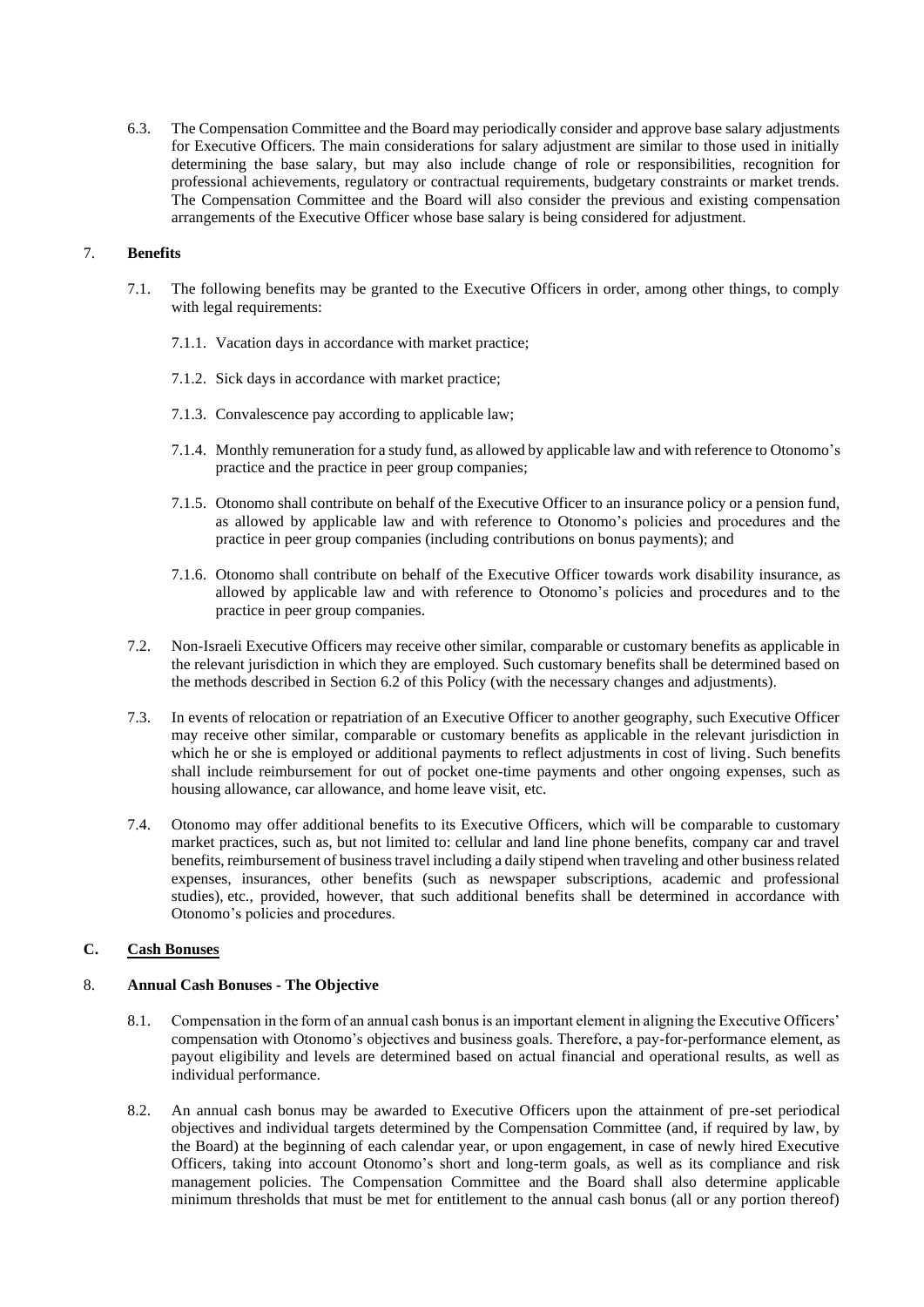and the formula for calculating any annual cash bonus payout, with respect to each calendar year, for each Executive Officer. In special circumstances, as determined by the Compensation Committee and the Board (e.g., regulatory changes, significant changes in Otonomo's business environment, a significant organizational change, a significant merger and acquisition events etc.), the Compensation Committee and the Board may modify the objectives and/or their relative weights during the calendar year.

- 8.3. In the event the service of an Executive Officer is terminated prior to the end of a fiscal year, Otonomo may (but shall not be obligated to) pay such Executive Officer a full annual cash bonus or a prorated one.
- 8.4. The actual annual cash bonus to be awarded to Executive Officers shall be approved by the Compensation Committee and the Board.

### 9. **Annual Cash Bonuses - The Formula**

### Executive Officers other than the CEO

- 9.1. The annual cash bonus of Otonomo's Executive Officers, other than the chief executive officer (the "**CEO**"), will be based on performance objectives and a discretionary evaluation of the Executive Officer's overall performance by the CEO and subject to minimum thresholds. The performance objectives will be approved by Otonomo's CEO at the commencement of each calendar year (or upon engagement, in case of newly hired Executive Officers or in special circumstances as indicated in Section 8.2 above) on the basis of, but not limited to, company, division and individual objectives. The performance measurable objectives, which include the objectives and the weight to be assigned to each achievement in the overall evaluation, will be based on overall company performance measures, which are based on actual financial and operational results, such as revenues, operating income and cash flow (at least 25% of the annual cash bonus will be based on overall company performance measures) and may further include, divisional or personal objectives which may include operational objectives, such as market share, initiation of new markets and operational efficiency, customer focused objectives, project milestones objectives and investment in human capital objectives, such as employee satisfaction, employee retention and employee training and leadership programs.
- 9.2. The target annual cash bonus that an Executive Officer, other than the CEO, will be entitled to receive for any given calendar year, will not exceed 100% of such Executive Officer's annual base salary.
- 9.3. The maximum annual cash bonus including for overachievement performance that an Executive Officer, other than the CEO, will be entitled to receive for any given calendar year, will not exceed 150% in of such Executive Officer's annual base salary.

# CEO

- 9.4. The annual cash bonus of Otonomo's CEO will be mainly based on performance measurable objectives and subject to minimum thresholds as provided in Section 8.2 above. Such performance measurable objectives will be determined annually by Otonomo's Compensation Committee (and, if required by law, by Otonomo's Board) at the commencement of each calendar year (or upon engagement, in case of newly hired CEO or in special circumstances as indicated in Section 8.2 above) on the basis of, but not limited to, company and personal objectives. These performance measurable objectives, which include the objectives and the weight to be assigned to each achievement in the overall evaluation, will be based on overall company performance measures, which are based on actual financial and operational results, such as revenues, sales, operating income, cash flow or Company's annual operating plan and long-term plan.
- 9.5. The less significant part of the annual cash bonus granted to Otonomo's CEO, and in any event not more than 30% of the annual cash bonus, may be based on a discretionary evaluation of the CEO's overall performance by the Compensation Committee and the Board based on quantitative and qualitative criteria.
- 9.6. The target annual cash bonus that the CEO will be entitled to receive for any given calendar year, will not exceed 100% of his or her annual base salary.
- 9.7. The maximum annual cash bonus including for overachievement performance that the CEO will be entitled to receive for any given calendar year, will not exceed 150% of his or her annual base salary.

#### 10. **Other Bonuses**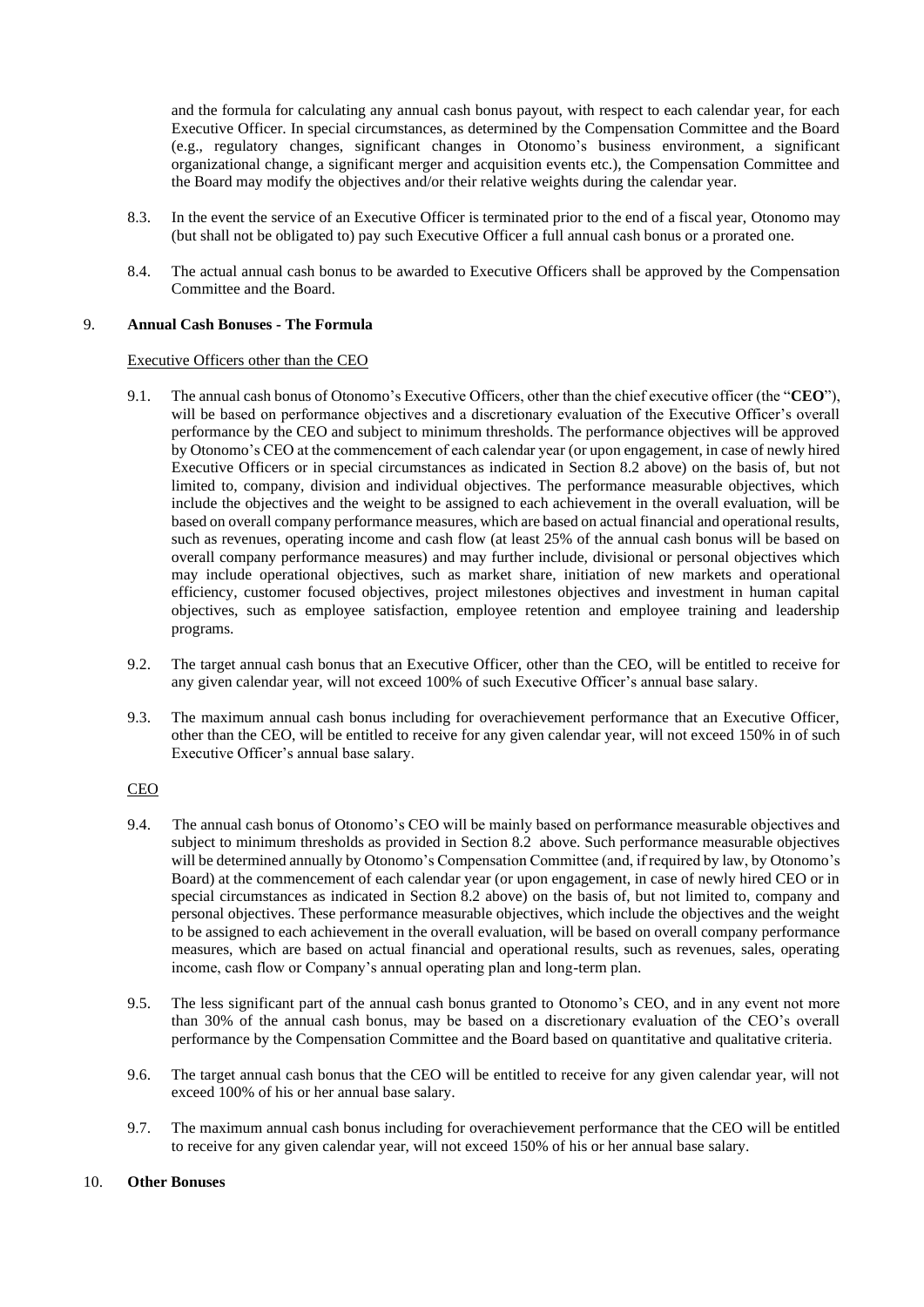- 10.1. Special Bonus. Otonomo may grant its Executive Officers a special bonus as an award for special achievements (such as in connection with mergers and acquisitions, offerings, achieving target budget or business plan under exceptional circumstances or special recognition in case of retirement) or as a retention award at the CEO's discretion (and in the CEO's case, at the Board's discretion), subject to any additional approval as may be required by the Companies Law (the "**Special Bonus**"). The Special Bonus will not exceed 100% of the Executive Officer's annual base salary.
- 10.2. Signing Bonus. Otonomo may grant a newly recruited Executive Officer a signing bonus at the CEO's discretion (and in the CEO's case, at the Board's discretion), subject to any additional approval as may be required by the Companies Law (the "**Signing Bonus**"). The Signing Bonus will not exceed 150% of the Executive Officer's annual base salary.
- 10.3. Relocation/ Repatriation Bonus. Otonomo may grant its Executive Officers a special bonus in the event of relocation or repatriation of an Executive Officer to another geography (the "**Relocation Bonus**"). The Relocation bonus will include customary benefits associated with such relocation and its monetary value will not exceed 100% of the Executive Officer's annual base salary.
- 10.4. Discretion Regarding Reducing a Bonus. The Compensation Committee and the Board of Directors of Otonomo shall be entitled, in exceptional cases, at their discretion, to reduce or cancel a bonus to an Executive Officer.

# 11. **Compensation Recovery ("Clawback")**

- 11.1. In the event of an accounting restatement, Otonomo shall be entitled to recover from its Executive Officers (whether or not employed by the Company at such time) the bonus compensation or performance-based equity compensation in the amount in which such compensation exceeded what would have been paid under the financial statements, as restated, provided that a claim is made by Otonomo prior to the second anniversary of fiscal year end of the restated financial statements.
- 11.2. Notwithstanding the aforesaid, the compensation recovery will not be triggered in the following events:
	- 11.2.1.The financial restatement is required due to changes in the applicable financial reporting standards; or
	- 11.2.2.The Compensation Committee has determined that Clawback proceedings in the specific case would be impossible, impractical or not commercially or legally efficient.
- 11.3. Nothing in this Section 11 derogates from any other "Clawback" or similar provisions regarding disgorging of profits imposed on Executive Officers by virtue of applicable securities laws.

# **D. Equity Based Compensation**

# 12. **The Objective**

- 12.1. The equity-based compensation for Otonomo's Executive Officers is designed in a manner consistent with the underlying objectives in determining the base salary and the annual cash bonus, with its main objectives being to enhance the alignment between the Executive Officers' interests with the long-term interests of Otonomo and its shareholders, and to strengthen the retention and the motivation of Executive Officers in the long term. In addition, since equity-based awards are structured to vest over several years, their incentive value to recipients is aligned with longer-term strategic plans.
- 12.2. The equity-based compensation offered by Otonomo is intended to be in a form of share options and/or other equity-based awards, such as RSUs, in accordance with the Company's equity incentive plan in place as may be updated from time to time.
- 12.3. All equity-based incentives granted to Executive Officers shall be subject to vesting periods in order to promote long-term retention of the awarded Executive Officers. Unless determined otherwise in a specific award agreement approved by the Compensation Committee and the Board, grants to Executive Officers other than non-employee directors shall vest gradually over a period of between three (3) to five (5) years or based on performance. The exercise price of options shall be determined in accordance with Otonomo's policies, the main terms of which shall be disclosed in the annual report of Otonomo.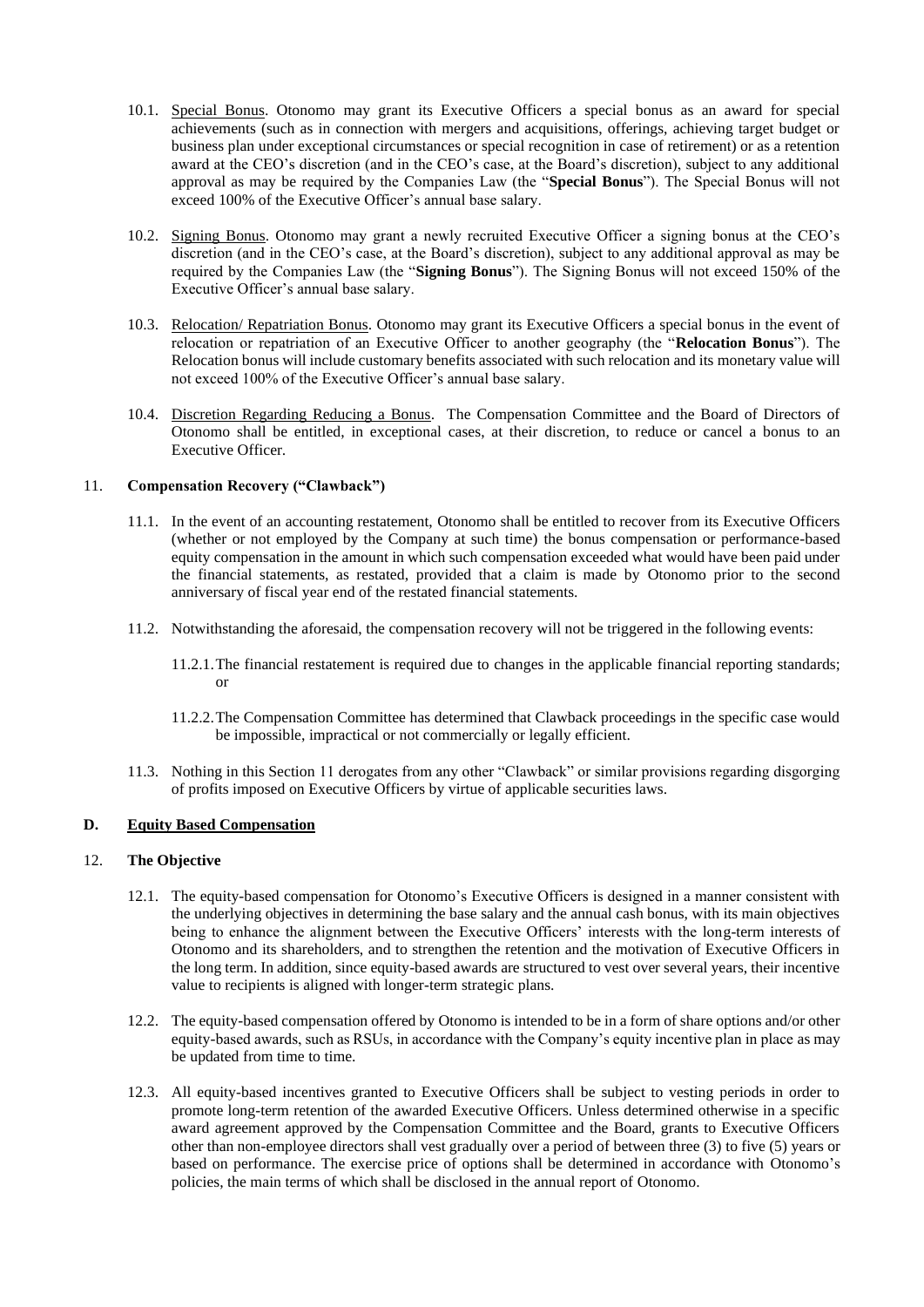12.4. All other terms of the equity awards shall be in accordance with Otonomo's incentive plans and other related practices and policies. Accordingly, the Board may, following approval by the Compensation Committee, extend the period of time for which an award is to remain exercisable and make provisions with respect to the acceleration of the vesting period of any Executive Officer's awards, including, without limitation, in connection with a corporate transaction involving a change of control, subject to any additional approval as may be required by the Companies Law.

## 13. **General Guidelines for the Grant of Awards**

- 13.1. The equity-based compensation shall be granted from time to time and be individually determined and awarded according to the performance, educational background, prior business experience, qualifications, role and the personal responsibilities of the Executive Officer.
- 13.2. In determining the equity-based compensation granted to each Executive Officer, the Compensation Committee and Board shall consider the factors specified in Section 13.1 above, and in any event the total fair market value of an annual equity-based compensation at the time of grant shall not exceed: (i) with respect to the CEO - the higher of (w) 500% of his or her annual base salary or (x) 0.5% of the Company's fair market value; and (ii) with respect to each of the other Executive Officers - the higher of (y) 300% of his or her annual base salary or (z) 0.35% of the Company's fair market value.
- 13.3. The fair market value of the equity-based compensation for the Executive Officers will be determined according to acceptable valuation practices at the time of grant.
- 13.4. The Board considered the possibility of determining a ceiling for the exercise value of the equity-based compensation and decided, taking into account the purpose of the equity-based compensation, not to set such a ceiling in this Policy.

### **E. Retirement and Termination of Service Arrangements**

### 14. **Advanced Notice Period**

Otonomo may provide an Executive Officer, other than the CEO, according to his/her seniority in the Company, his/her contribution to the Company's goals and achievements and the circumstances of retirement and the CEO a prior notice of termination of up to twelve (12months in the case of the CEO and six (6) months in the case of other Executive Officers, during which the Executive Officer may be entitled to all of the compensation elements, and to the continuation of vesting of his/her equity-based compensation. Otonomo shall be entitled to waive the employment or service of an Executive Officer (including the CEO) during the course of the prior notice period, in whole or in part, provided that it continues to make all of the payments and provide all benefits s/he is due under his/her employment agreement and applicable law. Alternatively, Otonomo shall be entitled to terminate the Executive Officer's (including Otonomo CEO) service without prior notice provided that the Company pays the officer (including Otonomo CEO), on the date of the termination of his employment, payments that shall not be less than the payments he is owed in lieu of the prior notice period (and, without limitation salary, vacation days and all payments and benefits he is due under this employment agreement and applicable law).]

## 15. **Adjustment Period**

Otonomo may provide an additional adjustment period of up to six (6) months to an Executive Officer, other than the CEO, according to his/her seniority in the Company, his/her contribution to the Company's goals and achievements and the circumstances of retirement and to the CEO, during which the Executive Officer may be entitled to all of the compensation elements, and to the continuation of vesting of his/her equity-based compensation.

## 16. **Additional Retirement and Termination Benefits**

Otonomo may provide additional retirement and terminations benefits and payments as may be required by applicable law (e.g., mandatory severance pay under Israeli labor laws), or which will be comparable to customary market practices.

### 17. **Non-Compete Grant**

Upon termination of service and subject to applicable law, Otonomo may grant to its Executive Officers a noncompete grant as an incentive to refrain from competing with Otonomo for a defined period of time. The terms and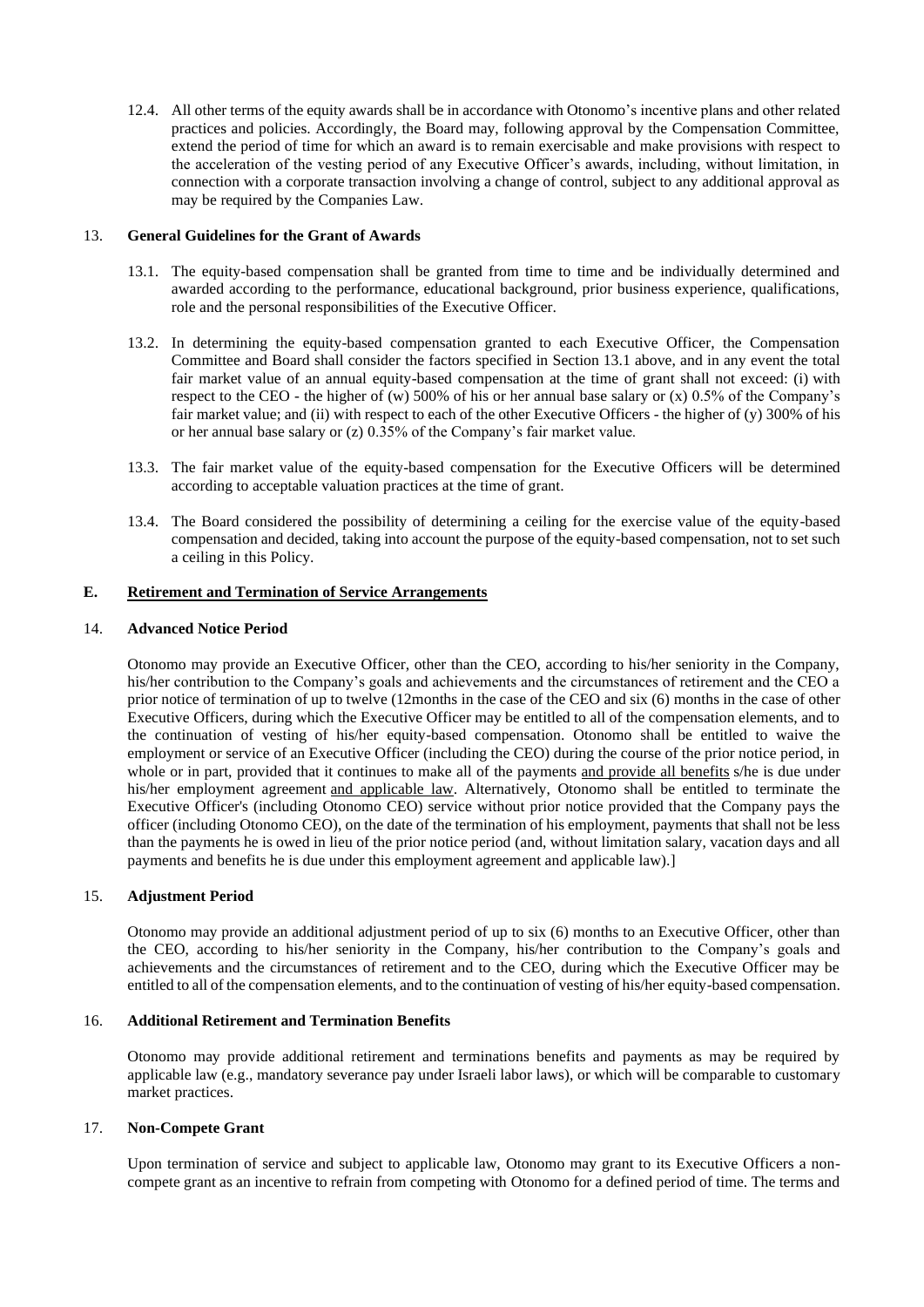conditions of the non-compete grant shall be decided by the Board and shall not exceed such Executive Officer's monthly base salary multiplied by twelve (12).

## 18. **Limitation Retirement and Termination of Service Arrangements**

In addition to the Advance Notice Period, Otonomo may provide an adjustment period/retirement payment that will be determined by, among other things, taking into consideration the Executive Officer's seniority in the Company, his or her performance during employment, his or her contribution to Otonomo achieving its goals and the circumstances of the Executive Officer's retirement or termination. The maximum adjustment period/retirement payment that may be paid to each Executive Officer shall be up to twelve (12) monthly Base Salaries and may only be granted to Executive Officers who have served in Otonomo for at least twelve (12) months. The total nonstatutory payments under Section 14-17 above shall not exceed the Executive Officer's monthly base salary multiplied by eighteen (18

### **F. Exculpation, Indemnification and Insurance**

### 19. **Exculpation**

Otonomo may exempt its directors and Executive Officers in advance for all or any of his/her liability for damage in consequence of a breach of the duty of care vis-a-vis Otonomo, to the fullest extent permitted by applicable law.

### 20. **Insurance and Indemnification**

- 20.1. Otonomo may indemnify its directors and Executive Officers to the fullest extent permitted by applicable law, for any liability and expense that may be imposed on the director or the Executive Officer, as provided in the indemnity agreement between such individuals and Otonomo, all subject to applicable law and the Company's articles of association.
- 20.2. Otonomo will provide directors' and officers' liability insurance (the **"Insurance Policy")** for its directors and Executive Officers as follows:
	- 20.2.1.The limit of liability of the insurer shall not exceed the greater of \$100 million or 50% of the Company's shareholders equity based on the most recent financial statements of Otonomo at the time of approval by the Compensation Committee; and
	- 20.2.2.The Insurance Policy, as well as the limit of liability and the premium for each extension or renewal shall be approved by the Compensation Committee (and, if required by law, by the Board) which shall determine that the sums are reasonable considering Otonomo's exposures, the scope of coverage and the market conditions and that the Insurance Policy reflects the current market conditions, and it shall not materially affect the Company's profitability, assets or liabilities.
- 20.3. Upon circumstances to be approved by the Compensation Committee (and, if required by law, by the Board), Otonomo shall be entitled to enter into a "run off" Insurance Policy of up to seven (7) years, with the same insurer or any other insurance, as follows:
	- 20.3.1.The limit of liability of the insurer shall not exceed the greater of \$100 million or 50% of the Company's shareholders equity based on the most recent financial statements of Otonomo at the time of approval by the Compensation Committee;
	- 20.3.2.The Insurance Policy, as well as the limit of liability and the premium for each extension or renewal shall be approved by the Compensation Committee (and, if required by law, by the Board) which shall determine that the sums are reasonable considering the Company's exposures covered under such policy, the scope of cover and the market conditions, and that the Insurance Policy reflects the current market conditions and that it shall not materially affect the Company's profitability, assets or liabilities.
- 20.4. Otonomo may extend the Insurance Policy in place to include cover for liability pursuant to a future public offering of securities as follows:
	- 20.4.1.The Insurance Policy, as well as the additional premium shall be approved by the Compensation Committee (and if required by law, by the Board) which shall determine that the sums are reasonable considering the exposures pursuant to such public offering of securities, the scope of cover and the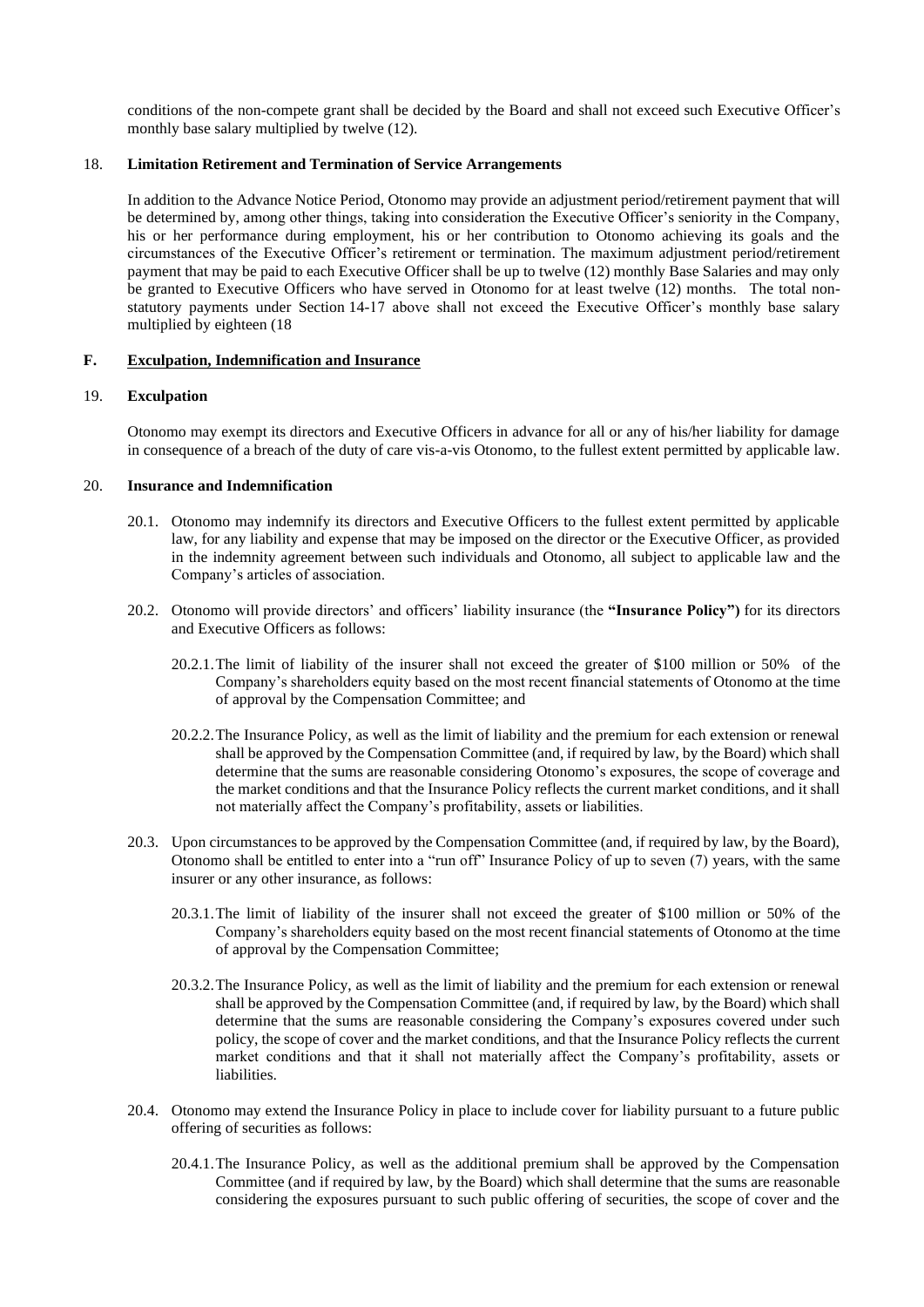market conditions and that the Insurance Policy reflects the current market conditions, and it does not materially affect the Company's profitability, assets or liabilities.

## **G. Arrangements upon Change of Control**

- 21. The following benefits may be granted to the Executive Officers in addition to the benefits applicable in the case of any retirement or termination of service upon, or in connection with, a "Change of Control" as shall be defined in the respective incentive plan or employment or service agreement:
	- 21.1. Vesting acceleration of outstanding options or other equity-based awards;
	- 21.2. Extension of the exercising period of equity-based compensation for Otonomo's Executive Officer for a period of up to one (1) year in case of an Executive Officer other than the CEO and two (2) years in case of the CEO, following the date of service termination; and
	- 21.3. Up to an additional six (6) months of continued base salary and benefits following the date of service termination (the "**Additional Adjustment Period**"). For avoidance of doubt, such additional Adjustment Period shall be in addition to the advance notice and adjustment periods pursuant to Sections 14 and 15 of this Policy, but subject to the limitation set forth in Section 18 of this Policy.
	- 21.4. A cash bonus not to exceed 150% of the Executive Officer's annual base salary in case of an Executive Officer other than the CEO and 200% in case of the CEO.

## **H. Board of Directors Compensation**

- 22. The following benefits may be granted to Otonomo's Board members:
	- 22.1. All of Otonomo's Board members, excluding the chairman of the Board, may be entitled to an annual cash fee retainer of up to US\$ 30,000, committee membership annual cash fee retainer of up to US\$ 20,000 and committee chairperson annual cash fee retainer of up to US\$ 30,000. The chairperson of Otonomo's Board may be entitled to an annual cash fee retainer of up to US\$ 50,000.
	- 22.2. The compensation of the Company's external directors, if elected, shall be in accordance with the Companies Regulations (Rules Regarding the Compensation and Expenses of an External Director), 5760-2000, as amended by the Companies Regulations (Relief for Public Companies Traded in Stock Exchange Outside of Israel), 5760-2000, as such regulations may be amended from time to time.
	- 22.3. Notwithstanding the provisions of Sections 22.1 above, in special circumstances, such as in the case of a professional director, an expert director or a director who makes a unique contribution to the Company, such director's compensation may be different than the compensation of all other directors and may be greater than the maximal amount allowed under Section 22.1.
	- 22.4. Each member of Otonomo's Board (excluding the chairman of the Board) may be granted an initial equitybased award in a value of up to US\$ 300,000 and annual grants in a value of up to US\$ 200,000 each. The equity-based awards shall vest annually over a period of between one (1) to four (4) years.
	- 22.5. The chairperson of Otonomo's Board may be granted an initial equity-based award in a value of up to US\$ 400,000 and annual grants in a value of up to US\$ 250,000 each. The equity-based awards shall vest annually over a period of between one (1) to four (4) years.
	- 22.6. In addition, members of Otonomo's Board may be entitled to reimbursement of expenses in connection with the performance of their duties.
	- 22.7. It is hereby clarified that the compensation (and limitations) stated under Section H will not apply to directors who serve as Executive Officers.

# **I. Miscellaneous**

23. Nothing in this Policy shall be deemed to grant any of Otonomo's Executive Officers or employees or any third party any right or privilege in connection with their employment oby the Company. Such rights and privileges shall be governed by the respective personal employment agreements. The Board may determine that none or only part